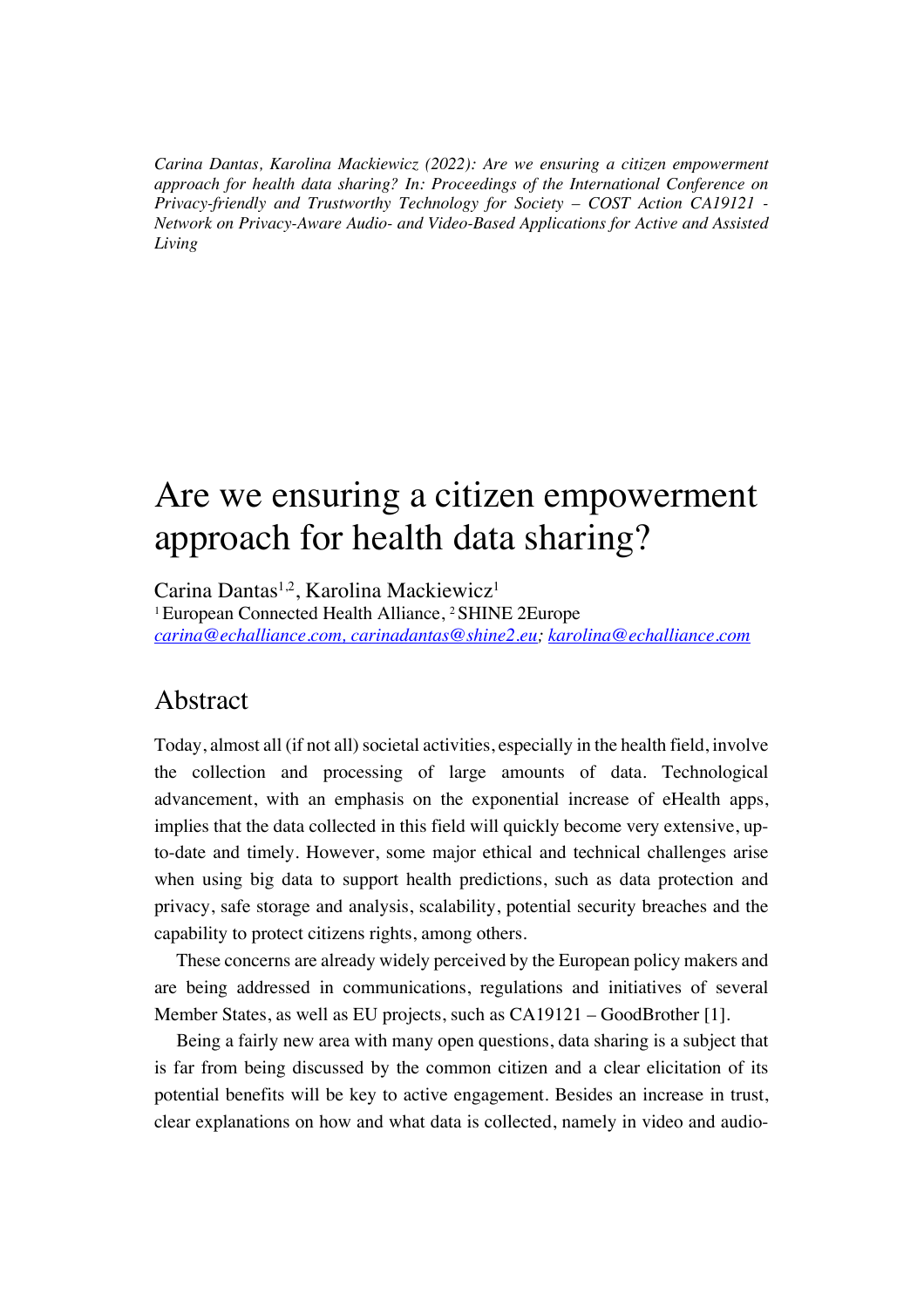based applications, how can data sharing work in practice, what direct benefits can be achieved by the individual and by society and what are the low hanging fruits that can be collected are essential for the involvement of citizens in the data sharing movement.

#### Background

Europe has already passed the point where healthcare and social care systems are able to respond to all upcoming needs and inequalities related to access to healthcare in a traditional way. Thus, these issues need to be addressed through a coordinated approach that builds on the use of new technologies and health data for diagnosis, treatment and care. The outbreak of COVID-19 made the need for health and health-related data much more visible [2] and raised discussions about data sharing schemes, citizens' control over their data and potential data governance models, mainly due to the tension between public health interest vs citizens privacy and security of data [3], [4].

To guarantee sustainability of the healthcare systems it is necessary to invest in prevention and predict the upcoming challenges with enough time to address them with the minimum resources [5]. This is in line with the United Nations Sustainable Development Goals [6], as well as the whole-of-society and whole-of-government approaches. However, this raises additional challenges such as the eSkills of healthcare professionals, digital health literacy of the population and the need for capacity building of local, regional and national authorities.

Research must invest in predictive analytics - determining the biggest at-risk factors by analysing the factors taken from different sources over the course of people's lives, thus preventing health problems from developing. This predictive research is now quite fallible due to the small samples of data available that are used to extrapolate results. Big data is often discussed in the context of improving medical care, but it could have an even more relevant role in preventing disease, by increasing the effectiveness of interventions to help people achieve healthier behaviours in healthier environments [7].

However, some very relevant challenges arise when using big data to support health predictions. Especially, when considering audio and video-based Ambient Assisted Living (AAL) products and services, ethical and technical concerns are extensive and require improved methods and larger discussion [8, 9].

Data protection and privacy still entail further developments and high investment in order to positively impact trust and citizen reliability on digital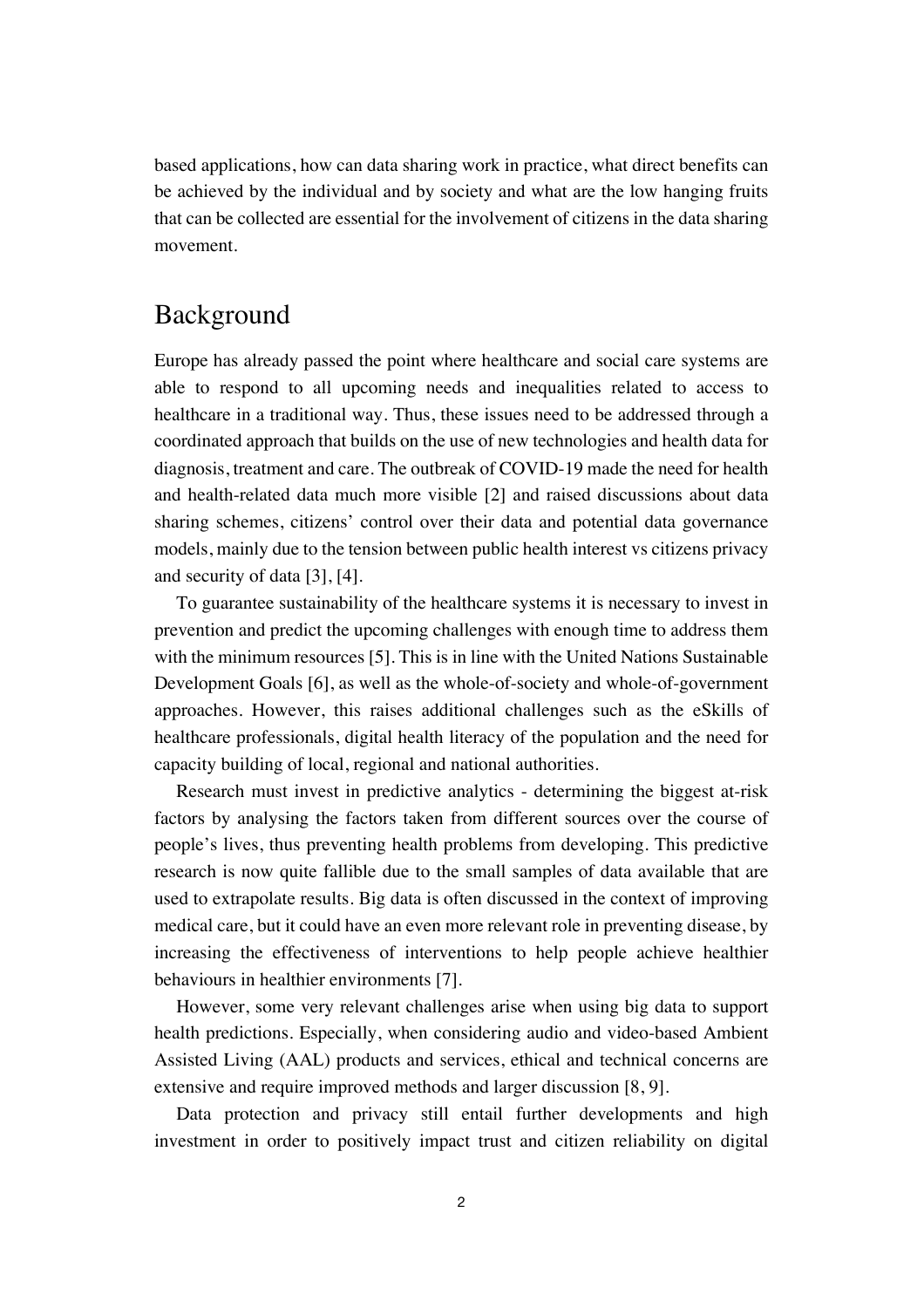services and tools. Data protection becomes more challenging to ensure as information is multiplied and shared around the world through multiple technological devices. Information regarding individual's health, location, online activity, among so many others, raises reasonable concerns about profiling, discrimination, exclusion and loss of control.

Also, safe storage and analysis, scalability, potential security breaches, the capability to protect citizens rights, prevent cyberattacks and misuse, are all very important issues that still need further developments.

These concerns are already widely perceived by the European policy makers and are being addressed in communications, regulations and initiatives of several Member States [10, 11].

A practical example of how to address these societal and ethical challenges in the development of video or audio-based AAL services is the use of ethical dialogue iterations with the relevant stakeholders, leading to an interactive process of co-creation throughout the development and deployment of the product [12]. The ethical dialogue starts with a contextual explanation of how the product or service work, (e.g. surveillance by sensors, cameras, storage of personal information etc.), followed by an open discussion on the perspectives of the participants involved regarding the effects of the technology, the specific aspects of implementation and what should be changed, adapted or improved based on stakeholders' feedback. The participation of the quadruple-helix of stakeholders in this dialogue process includes end-users, caregivers, health professionals, payers, policy makers and any others that may be relevant to the product or service at stake. Most user engagement methods foresee involving only the end user, but not the whole range of stakeholders that are somehow of relevance. However, the whole value-chain is essential to ensure that products and services are answering user needs and also adjusted to professionals demands, reimbursement models and fit to the different national markets This interactive and iterative discussion between different actors brings several more challenges (and potential solutions) to the table, thus enriching the potential results and market feasibility for the future.

This method is already being used by the AAL Association in a batch of pilots within their approved projects for funding for the last two years and the assessment is so far very positive.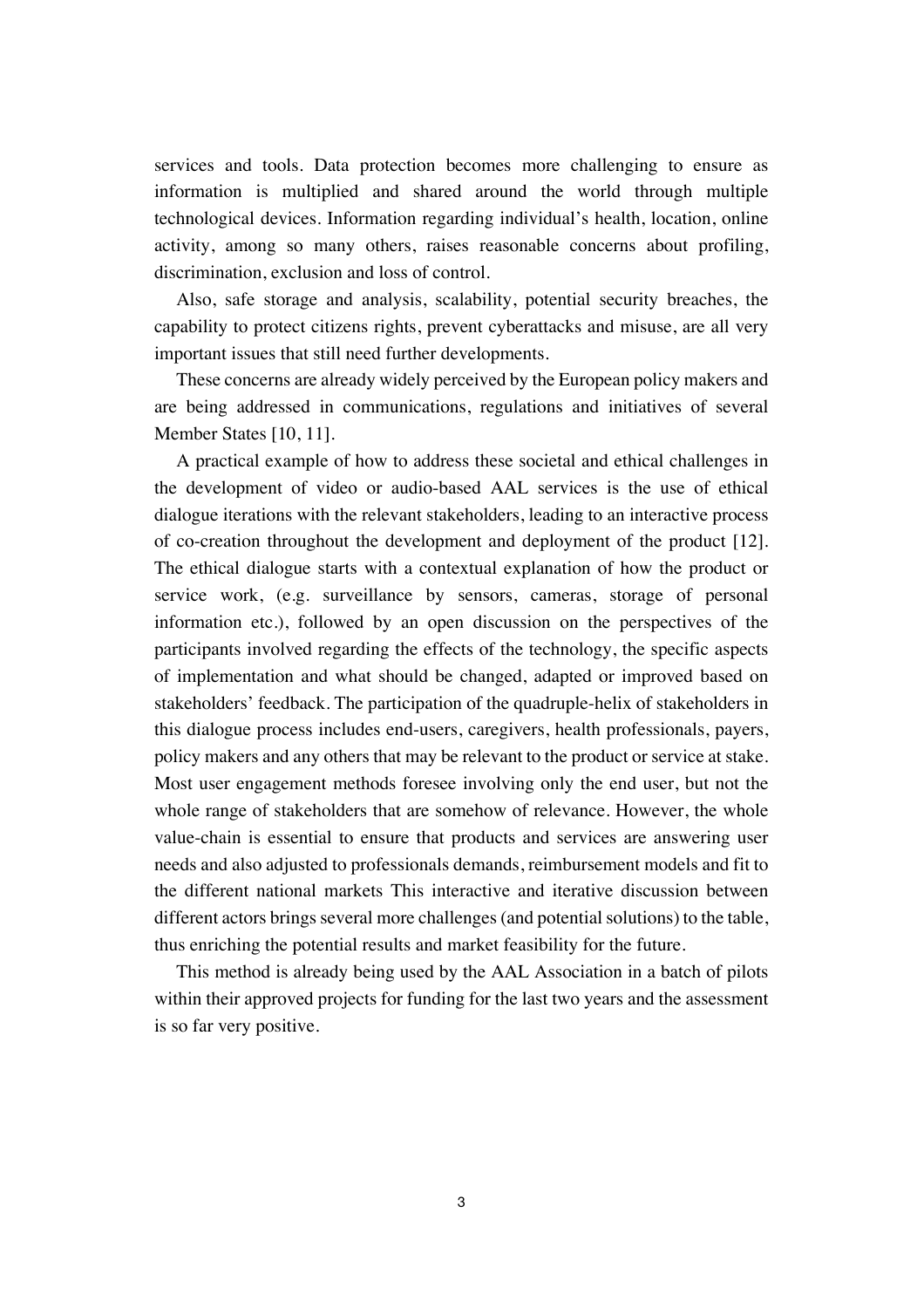#### Towards a citizen empowerment approach

Besides the support and boost of European industry competitiveness, it is a priority for Europe that citizens and patients have the right to and should be empowered to determine when and how their health data can be shared, by having secure and authorised access to it and being able to securely provide these to authorised parties. By enabling this, it becomes possible to reengineer today's practices on citizen consent in a fully informed way and specific to the context of sharing, even in the most challenging situations such as for re-using data for research purposes.

For example, the Data Governance Act [11] brings forward the concept of Data Altruism as "data that is made available without reward for purely non-commercial usage that benefits communities or society at large, such as the use of mobility data to improve local transport" which underlies a strong and beneficial societal purpose. However, when being implemented, it should not be a legal expedient to justify accessing all data sources potentially needed for research, without the need for citizen consent. This would again break the trust chain with the citizens. For purposeful and large-scale data sharing Europe needs an educational pathway that is long-term and implies a cultural shift and an empowerment perspective in terms of literacy, citizenship and democratic participation. Even if shorter-term solutions are needed to enable data sharing, data altruism should be a holistic and beautiful vision of a committed society and not only a legal opportunity or an ethical obligation to share data.

For citizens' and patients' full empowerment however, it is important to rethink the way health data is captured, stored and organized, especially when concerning video and audio-based AAL tools. It needs to become easily discoverable, consistent across several health information providers and over time, shared across communities securely and lawfully through systems and apps that support interoperability.

But mostly, it also needs to ensure users that their intimacy and private life are not disclosed. There is the fear that some data platforms, especially those marketed directly to citizens, may poorly protect against cyber security risks as well as risks of privacy breaches, due to lack of supervision. To overcome these barriers, efforts must be strengthened and escalated in all areas of interoperability, data quality, clinical and co-operative governance.

In this context of citizen-controlled data governance, it is essential to further understand and experiment with digital empowerment models that are in use in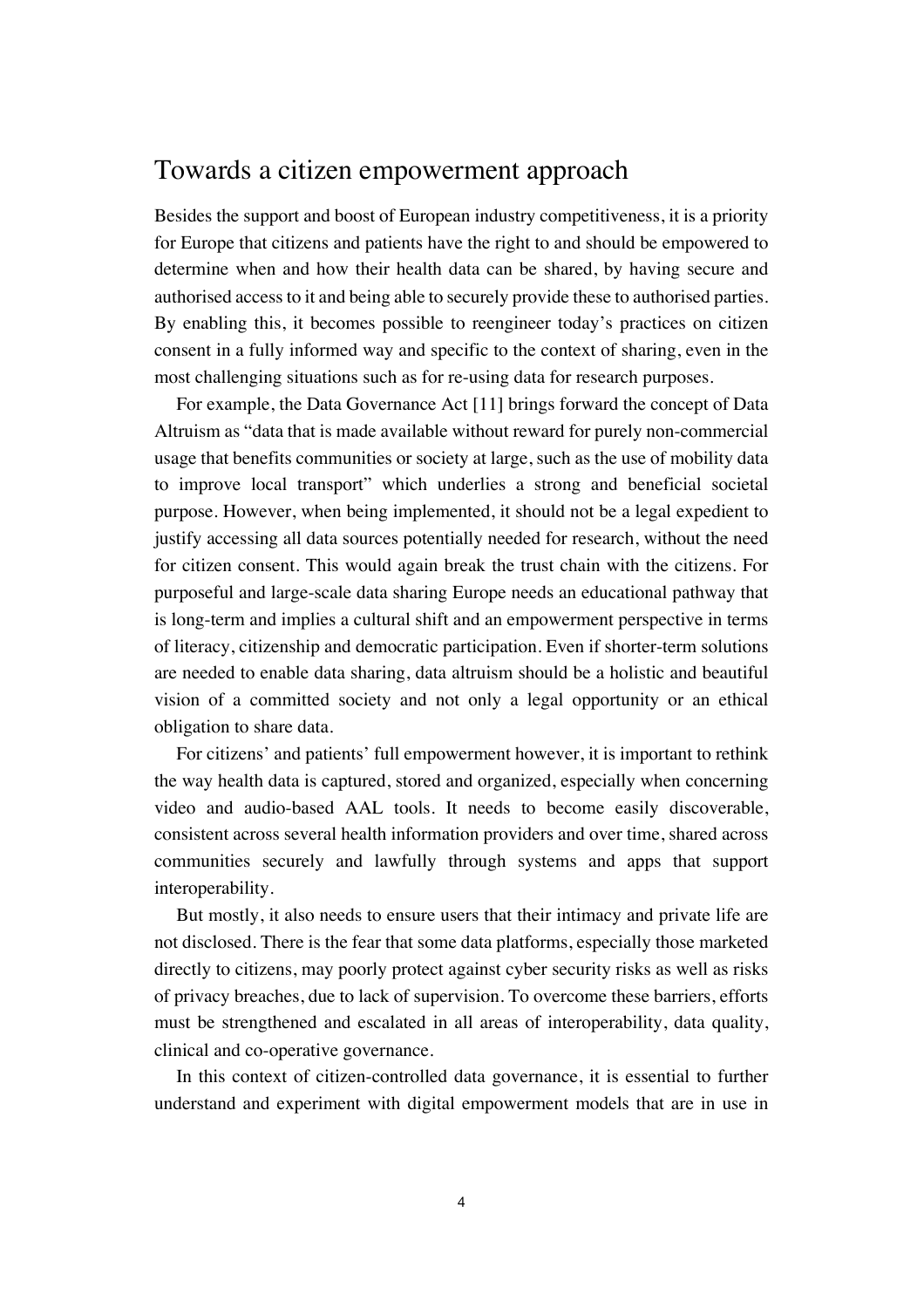Europe and beyond, framed to examine innovative and ground-breaking initiatives that may be benchmarked and adopted to overcome the challenges.

Being a fresh new area, data sharing is indeed a subject that is far from being discussed and comprehended by the common citizen. However, this knowledge, understanding of the process and a clear elicitation of the potential benefits connected to data sharing will be key to active engagement and the use of digital applications for health.

Side by side with the need for more trust in the process, public campaigns and clear explanations of how data sharing can work, what direct benefits can be achieved by the individual and by society and what are the low hanging fruits that can be collected – e.g., privileged access to research results – will be essential for the involvement of citizens in the data sharing movement, as future works to be developed.

## Acknowledgments

This work was partially developed within the DigitalHealthEurope project, funded by the European Commission under the Grant Agreement: 826353 (https://digitalhealtheurope.eu/) and based upon work from COST Action GoodBrother 19121 – Network on Privacy-Aware Audio- and Video-Based Applications for Active and Assisted Living, supported by COST (European Cooperation in Science and Technology).

# References

- [1] COST action 19121, Network on Privacy-Aware Audio- and Video-Based Applications for Active and Assisted Living. Accessed: March 18th, 2022. Available: https://goodbrother.eu/
- [2] WHO on behalf of European Observatory on Health Systems and Policies, "Quarterly EUROHEALTH", 2020. [Online]. Accessed: March 18th, 2022. Available: https://apps.who.int/iris/bitstream/handle/10665/336263/Eurohealth-26-2-2020-eng.pdf
- [3] Organisation for Economic Co-operation and Development, "Recommendation of the Council on Health Data Governance, OECD/LEGAL/0433", 2019. [Online]. Accessed: March 18th, 2022. Available: https://www.oecd.org/health/health-systems/Recommendation-of-OECD-Council-on-Health-Data-Governance-Booklet.pdf
- [4] World Health Organization, "Ethical considerations to guide the use of digital proximity tracking technologies for COVID-19 contact tracing. Interim guidance", 2020. [Online]. Accessed: March 18th, 2022. Available: https://www.who.int/publications/i/item/WHO-2019 nCoV-Ethics\_Contact\_tracing\_apps-2020.1